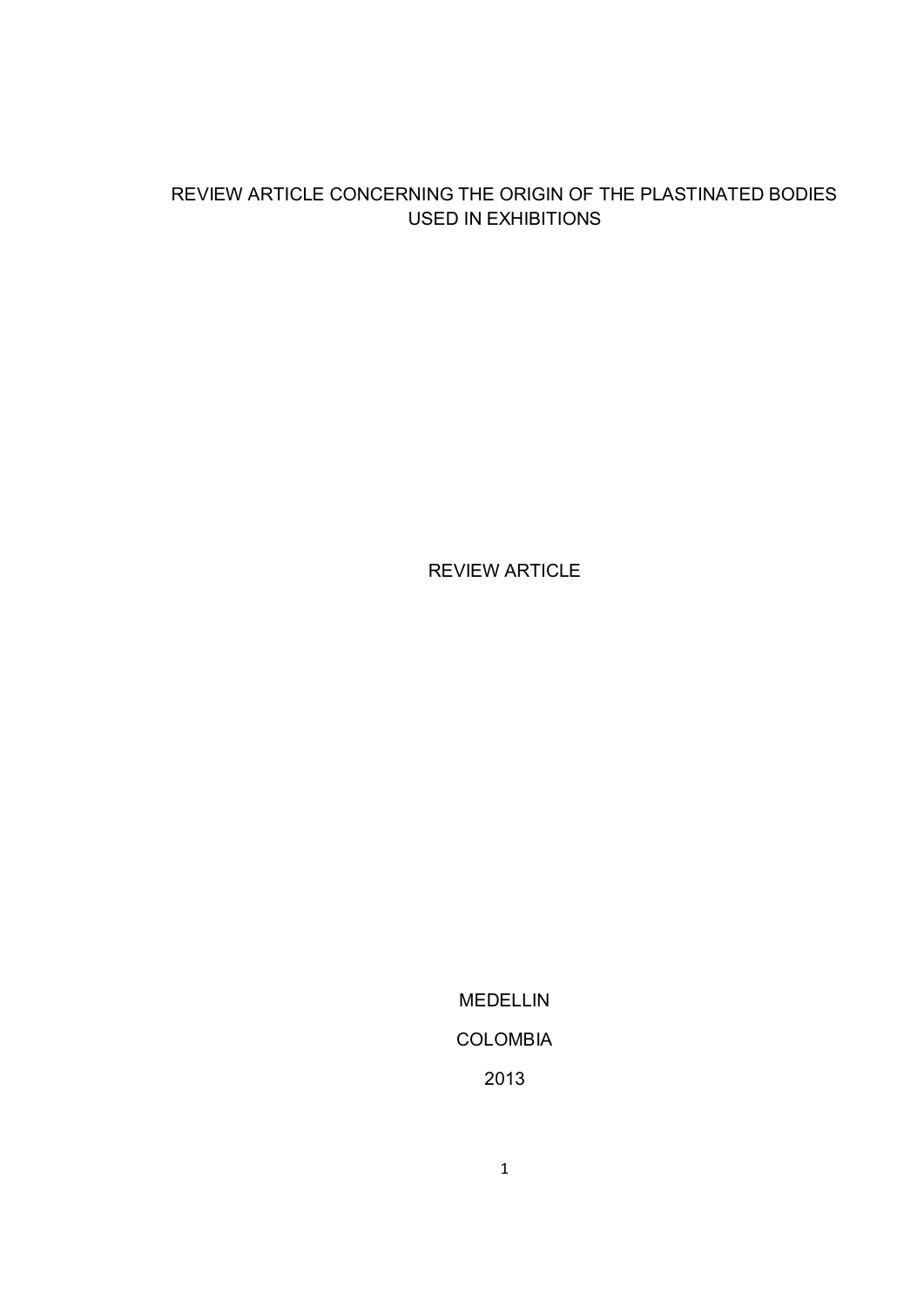# REVIEW ARTICLE CONCERNING THE ORIGIN OF THE PLASTINATED BODIES USED IN EXHIBITIONS

REVIEW ARTICLE

AUTHORS

MEDELLIN COLOMBIA 2013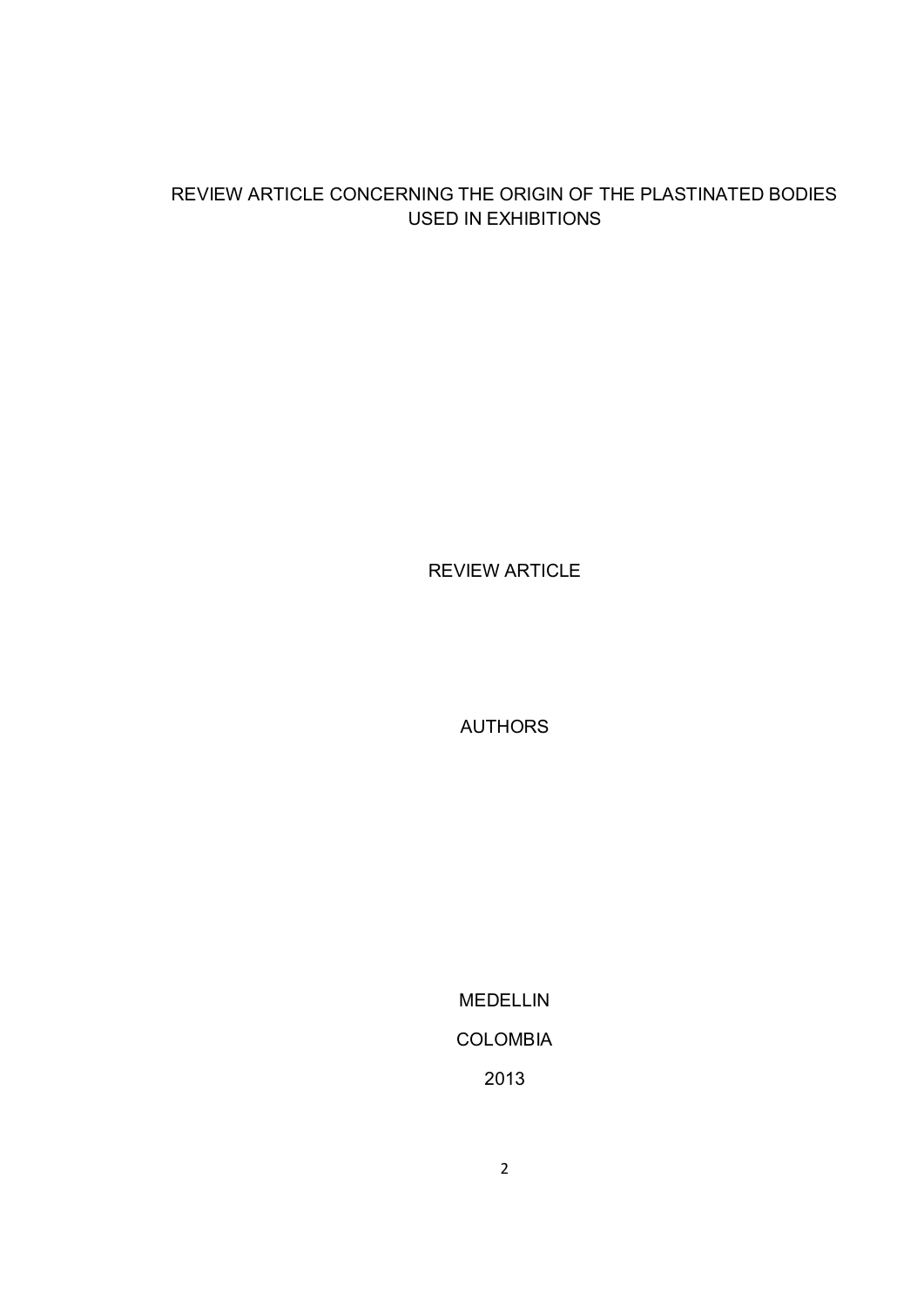# TABLE OF CONTENTS

| pg. 1   |
|---------|
| pg. 2   |
| pg. $3$ |
| pg. $6$ |
|         |
| pg. 9   |
| pg. 11  |
| pg. 14  |
| pg. 15  |
| pg. 17  |
|         |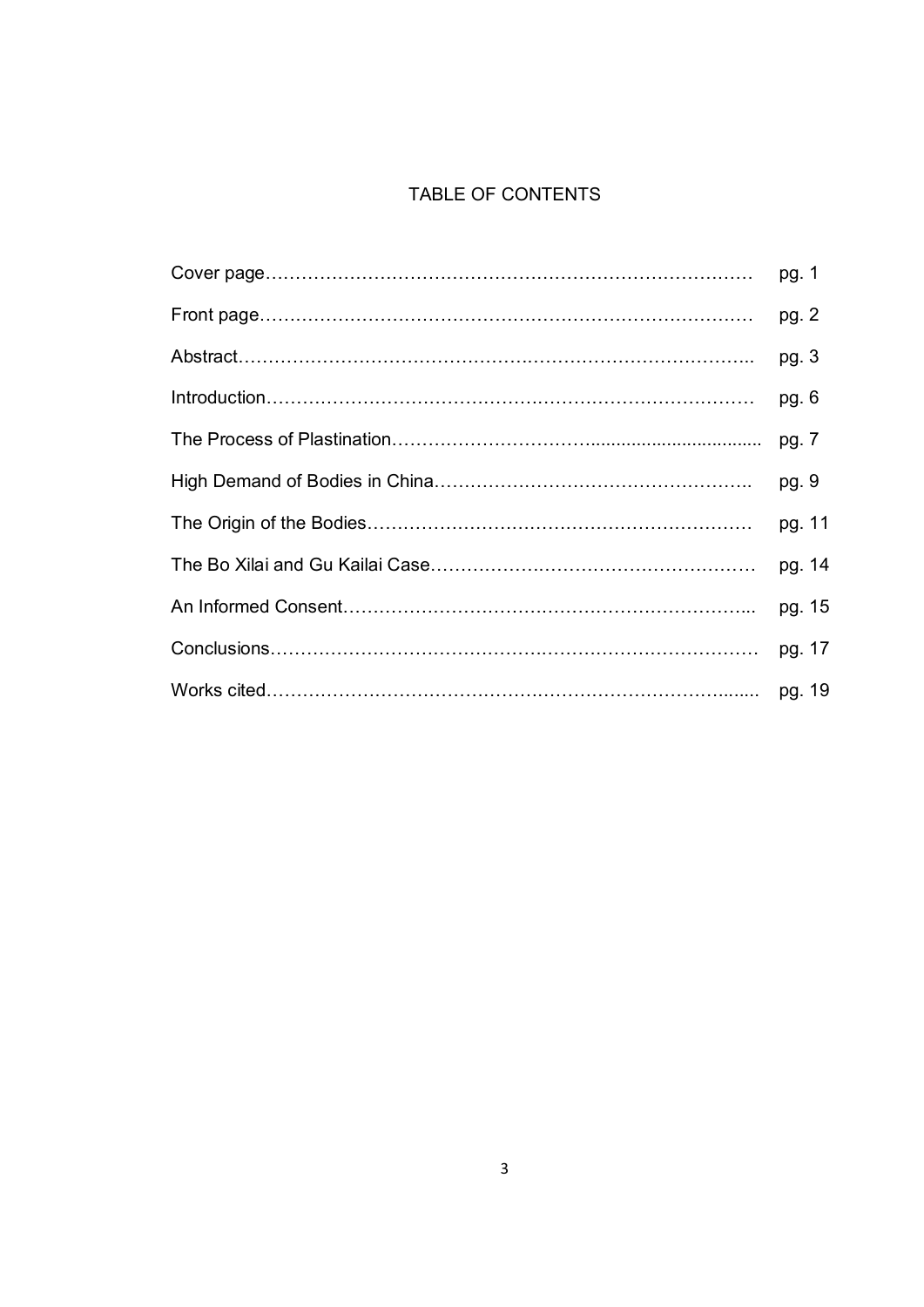### ABSTRACT

The exhibitions on embalmed human bodies have become very popular throughout the world due to the educational and research aims they generate. Amongst these, the most well-known are: "Bodies: The Exhibition", "Body Worlds", and "Our Body: The Universe Within."

Over the years, different methods have been developed to conserve the human body after death and all with distinct purposes: research, religious, educational, or lucrative. One of the most recent processes for cadaver preservation is called plastination, developed in 1977 by the German anatomist Gunther von Hagens. This method manages to: replace body fluids for polymers, inhibit progressive tissue degeneration, and improve its preservation.

However, when the German magazine, Der Spiegel, published in 2004 an investigative report about the origins of these plastinated bodies and suggested that most of them were from prisoners of conscience (people incarcerated for their beliefs, ideas, or ethnicity), a great controversy began to unleash around human rights violation, illegal organ trafficking, and corruption<sup>i</sup>. But the exhibitions' organizers claim that the specimens were either donated or attained through medical schools and Chinese univerisities<sup>ii</sup>. Unfortunately, some evidence suggests otherwise: they could actually be from prisoners of conscience that were executed for their organs and body without giving any sort of consent<sup>iii</sup>.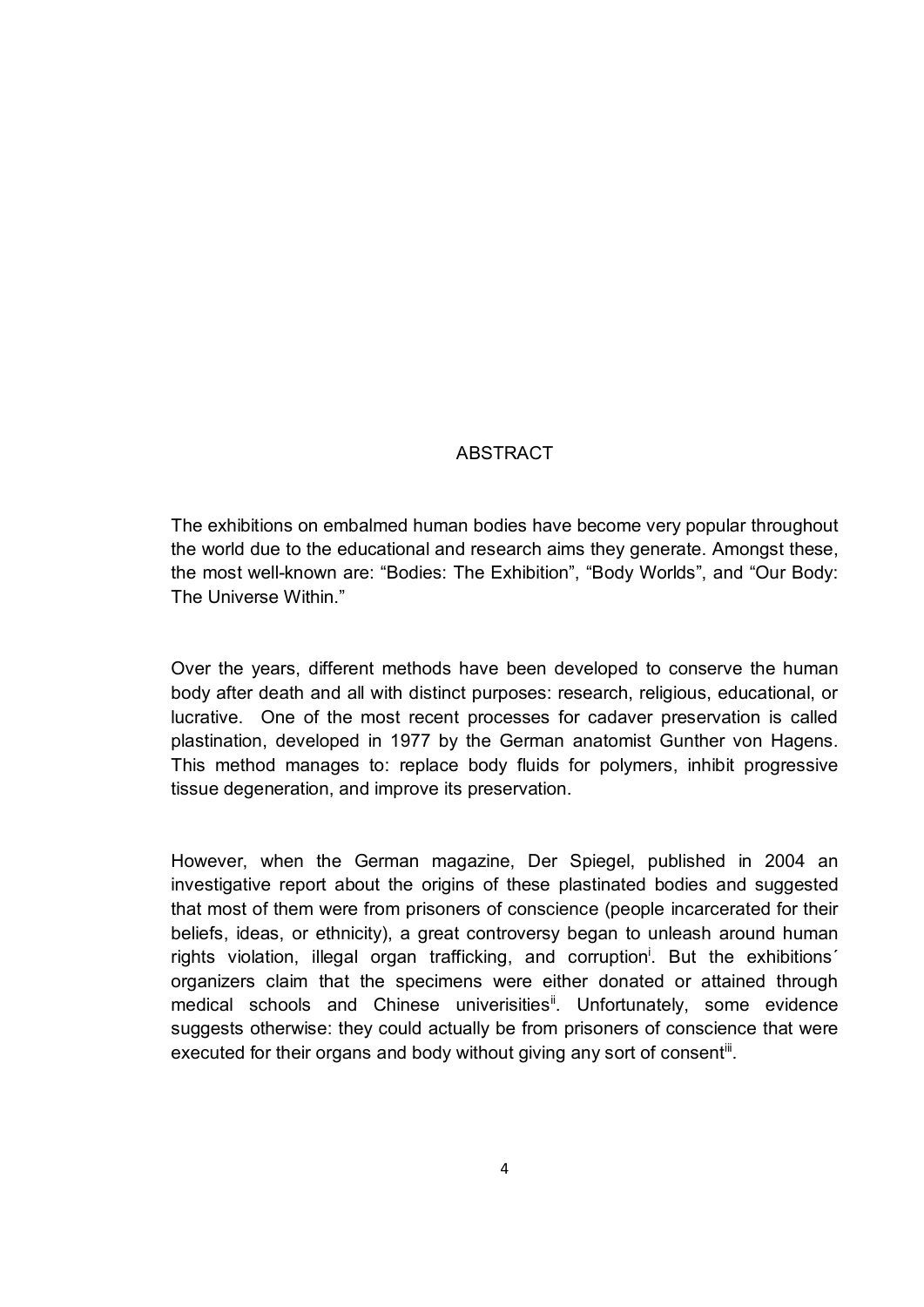Not only are there ethical doubts concerning the plastination industry in China, but in recent years, growing evidence about forced organ harvesting of prisoners of conscience in China led the European Parliament to approve a resolution this past eleventh of December 2013 that expressed, "…its deep concern over the persistent and credible reports of systematic, state‑sanctioned organ harvesting from non-consenting prisoners of conscience in the People's Republic of China, including from large numbers of Falun Gong practitioners imprisoned for their religious beliefs, as well as from members of other religious and ethnic minority aroups<sup>iv</sup>."

Additional reports have mentioned that not only were the organ extirpated without consent from Falun Gong practitioners, but also from Tibetans, Uighurs (ethnical minority group), and Christians<sup>v</sup>. Furthermore, the corpses were sold to plastination factories in China for the body expositions known worldwide<sup>vi</sup>.

This document´s objective is to collect the evidence available that supports the process that handles the bodies´ preparation, their origins, a brief history about the concept of organ donation in China, and some issues associated with violation of human rights.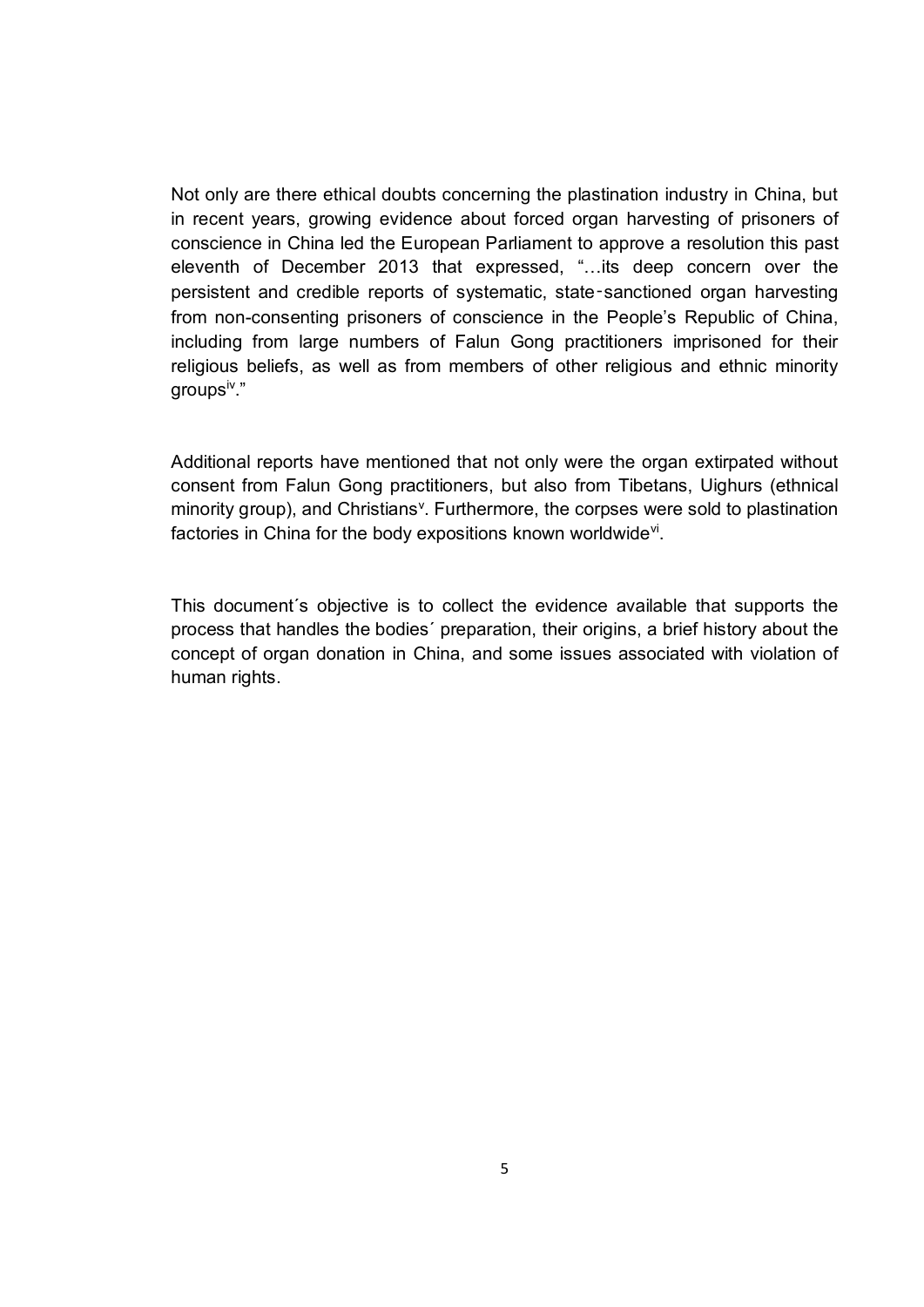#### INTRODUCTION

One cannot deny the popularity or the educational outreach that these exhibitions possess worldwide. Even with the advances that are enjoyed in this century, the human body still continues to be a mysterious phenomenon that does not seem to stop amazing modern medicine and all other applied sciences. These exhibitions are able to preserve the structure of the body demonstrating everyday postures that connects with the observer. However, all acts that intend to educate humankind should consider the ethical practice of the entire process. Many investigations from organizations and international media express serious doubts concerning violations of human dignity against the bodies exposed today.

The content of this document is a compilation of information from articles and regulations that expose suspicions about the lack of consent from the donors and the origin of their bodies. It also wishes to generate awareness of this issue to the general population. It should be clarified that there is no intention of judging the moral value of these exhibitions or the plastination method. The objective is only to spread more information about the controversy behind the origin of the bodies.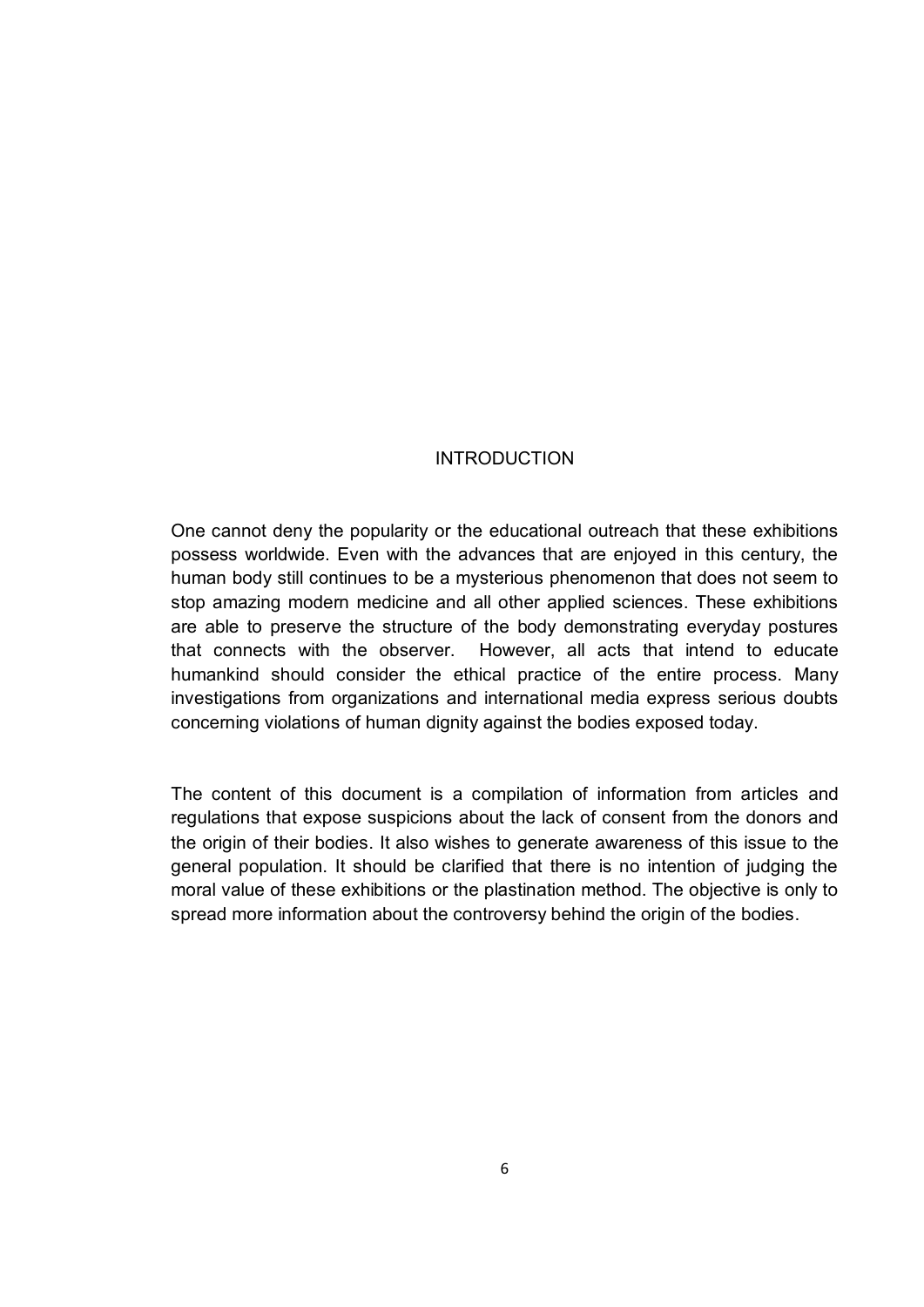### THE PLASTINATION PROCESS

In order to dissect and completely plastinate a human body about 1500 hours of work is required<sup>vii</sup>, or approximately a year, just to replace the body fluids for chemical substances (polymers) that permit its conservation. It has a series of phases: fixation, dehydration, impregnation, and hardening<sup>viii</sup>, and it requires that no more than two days have passed after death<sup>ix</sup>. To do this, factories have been established to develop a serial process to handle many cadavers simultaneously.





The first factory of plastination on a large scale, Von Hagens Plastination Co. Ltd., was founded in 1999 in the city of Dalian in China by Gunther von Hagens,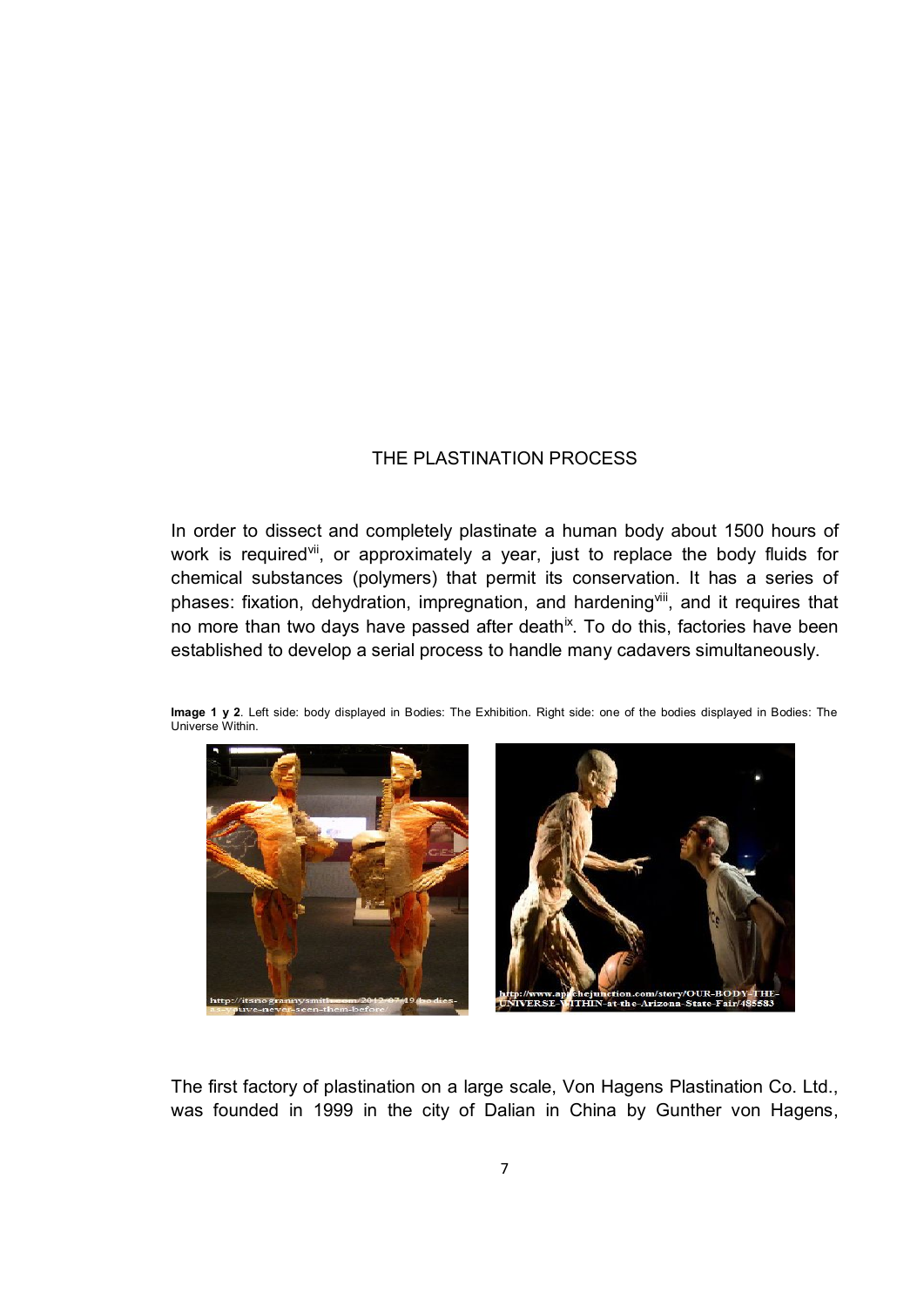according to an article in The New York Times "China Turns Out Mummified Bodies for Displays<sup>x</sup>." Sui Hongjin, former student of Hagens in Germany, became the first link for Hagens with China and later became his general manager for the company. In 2003, Sui Hongjin expresses to Oriental Perspective that Hagens had no intention of celebrating the expositions in China because he had not received many benefits, but rather Hagens only wanted to turn China into a base for production because the cost of manual labor and raw material were a lot lower in China<sup>xi</sup>.

Nowadays approximately ten plastination factories have been established in China and provide bodies for the exhibitions, universities, and medical schools<sup>xii</sup>.

**Image 3**. On a plastinated body called "The kneeling lady" for Body Worlds exhibition.



**Image 4**. Gunther van Hagens in a photo with one of his specimens for the Body Worlds exhibition.

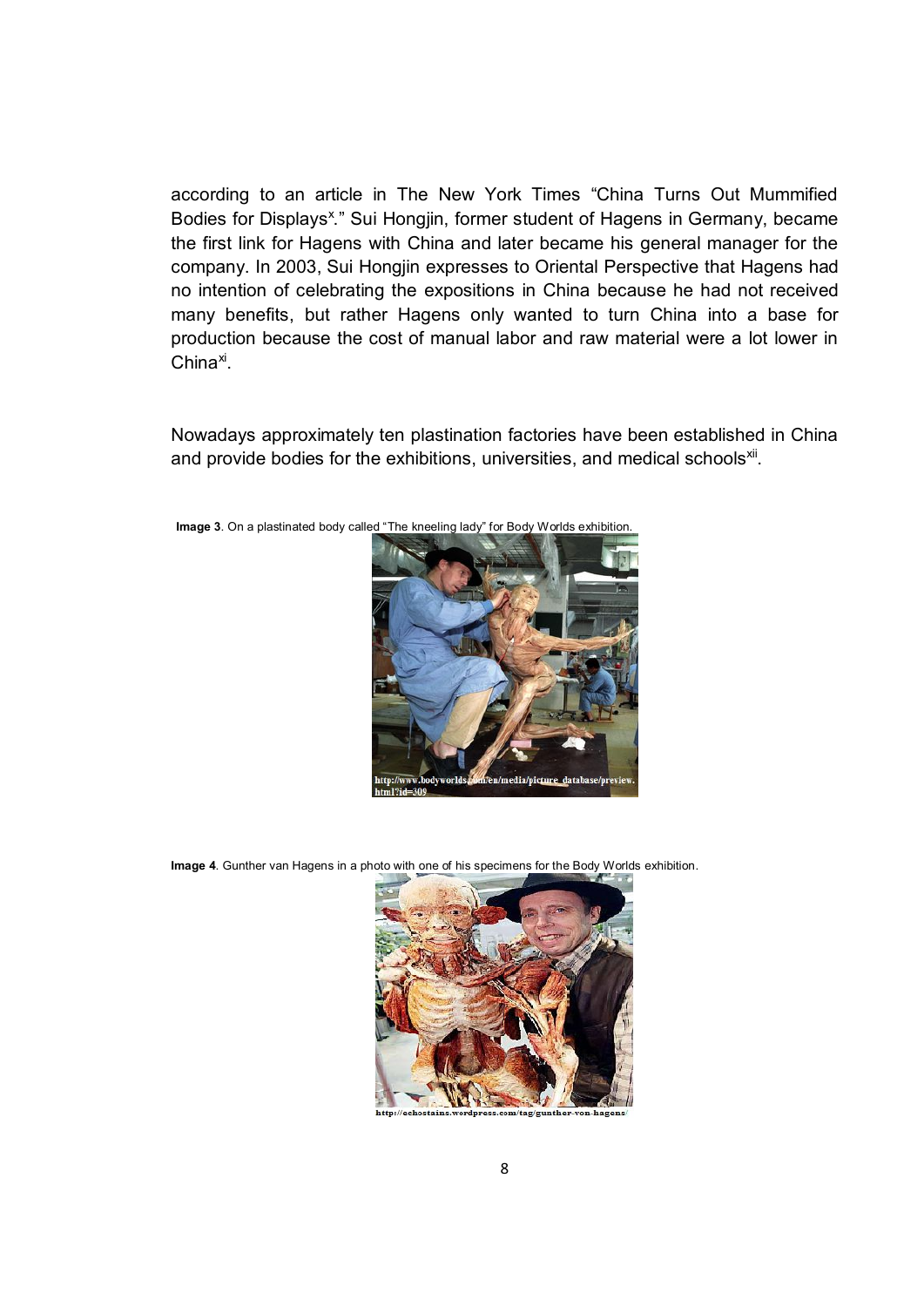According to WOIPFG, Sui Hongjin exported about 1000 samples of Chinese plastinated bodies to the United States and Europe to be showed in exhibitions<sup>xiii</sup>.

**Image 5**. Plastination Factory workers in China prepare specimens for the Body Worlds exhibtion.



**Image 6**. Factory workers at the Dalian Hoffen Bio-Technique Co. Ltd., Dr. Sui Hongjin´s company since 2004.



HIGH DEMAND OF BODIES IN CHINA

The official website of "Our Body: The Universe Within" states, "The specimens in the exhibition were provided by various accredited Chinese universities, medical schools, medical institutions, research centers and laboratories to further the goals of the Anatomical Sciences & Technologies Foundation which are to promote educational and medical research of the human body<sup>xiv</sup>."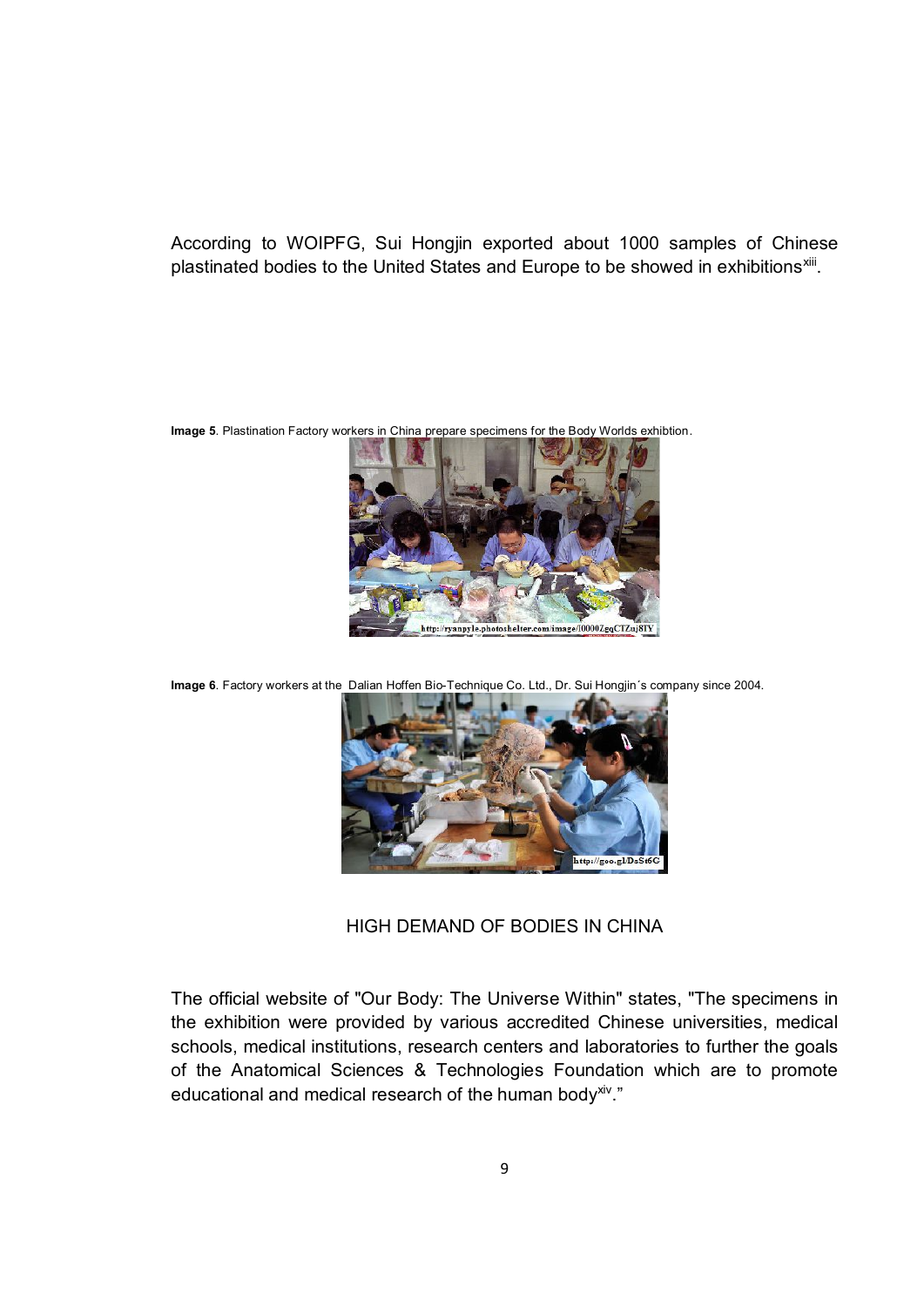In their FAQ section the official website responds to whether people gave consent to use their bodies by saying, "Acceptance of corpses (via donation by will or donation by the relatives) by the Chinese medical schools is the principle source of obtaining materials for medical anatomy and educational purposes $w$ ."

They also state, "In China, all donors (or their immediate family members) are clearly told that the donated bodies will be used for medical research and educational purpose. Meanwhile, they are also guaranteed that all of their personal information will be treated as confidential $x^2$ ."

On October 21, 2003, Hagens wrote in an email, "So far, we have not yet received any donated body from China<sup>xviii</sup>."

But evidence suggests that in fact very few, if any body, was donated. In August 2012, Sui Hongjin told Southern Metropolis that none of our plastinated human cadaver specimens were donated<sup>xvii</sup>.

"On Aug. 17, 2012, Gunter Von Hagens' son told Deutsche Welle that until then they had received one Chinese cadaverxix."

Meanwhile, the official website of Premier, "BODIES: The Exhibition" organizers, published a disclaimer in 2008 that stated, "This exhibit displays human remains of Chinese citizens or residents which were originally received by the Chinese Bureau of Police. The Chinese Bureau of Police may receive bodies from Chinese prisons. Premier cannot independently verify that the human remains you are viewing are not people who were incarcerated in Chinese prisons. This exhibit displays full body cadavers as well as human body parts, organs, fetuses, and embryos that come from cadavers of Chinese citizens or residents. With respect to the human parts, organs, fetuses, and embryos you are viewing, Premier relies on the representations of its Chinese partners and cannot independently verify that they do not belong to persons executed while incarcerated in Chinese prisons<sup>xx</sup>."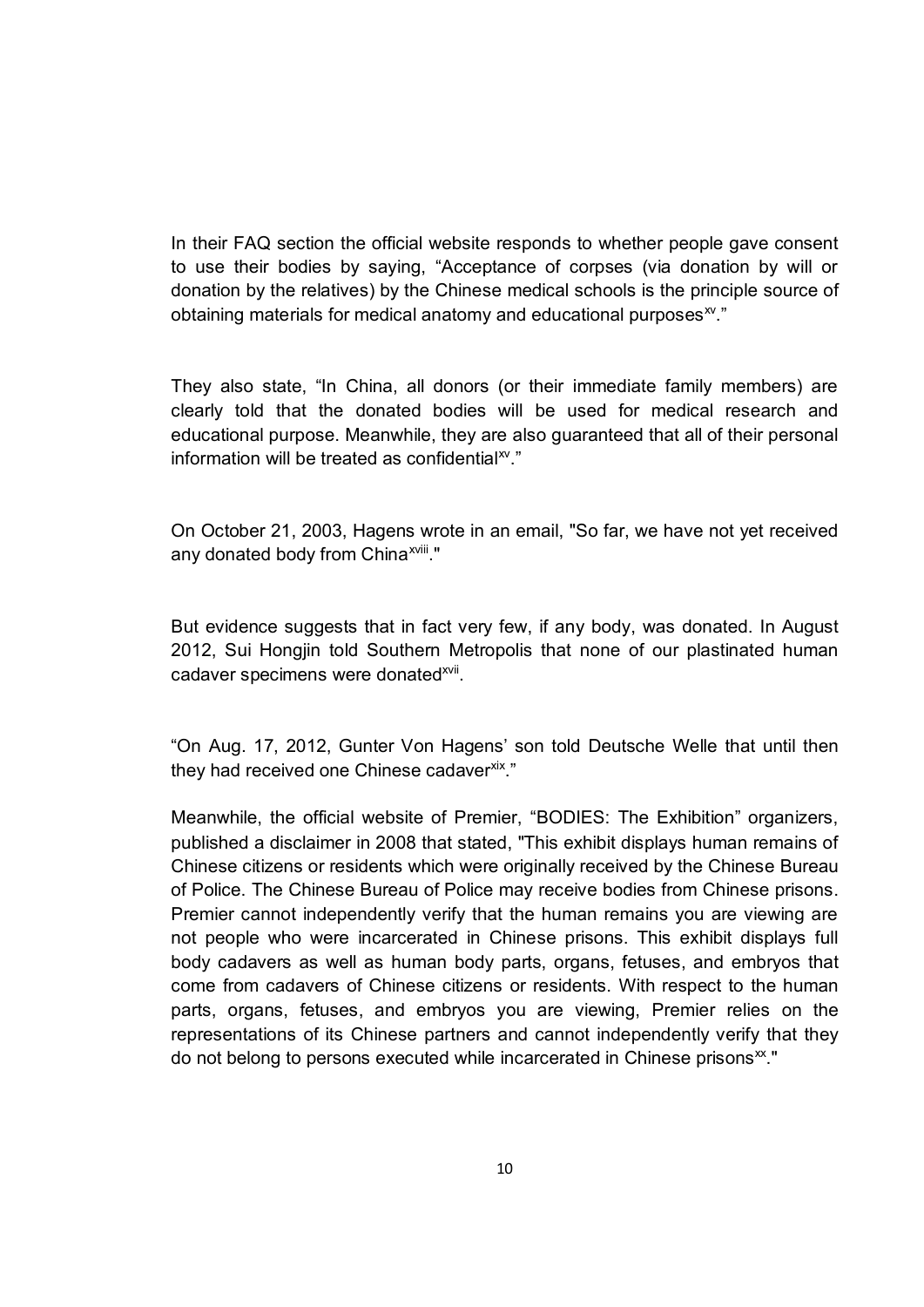

Currently this disclaimer no longer appears on the official website, yet photos of it have been preserved.

Finally, the claim that most bodies are donated has another discrepancy: Chinese culture. The Chinese do not believe in donating their organs or donating body parts. The Spanish daily newspaper, El País, in the article, "China dejará de utilizar órganos de prisioneros ejecutados para trasplantes explica" (China will stop using organs from executed prisoners for transplants) explained that the Chinese show much disapproval in organ donation due to cultural and social reasons; many believe they will reincarnate after death, so they rather keep the body intact when incinerated or buried; others mistrust the authorities or refuse to give their organs to a fully commercialized health care system $^{\mathsf{x}\mathsf{xi}}$ ."

### THE ORIGIN OF THE BODIES

According to Amnesty International, out of all the number of death sentences and executions in 2008 worldwide, only in China at least 1,718 people were executed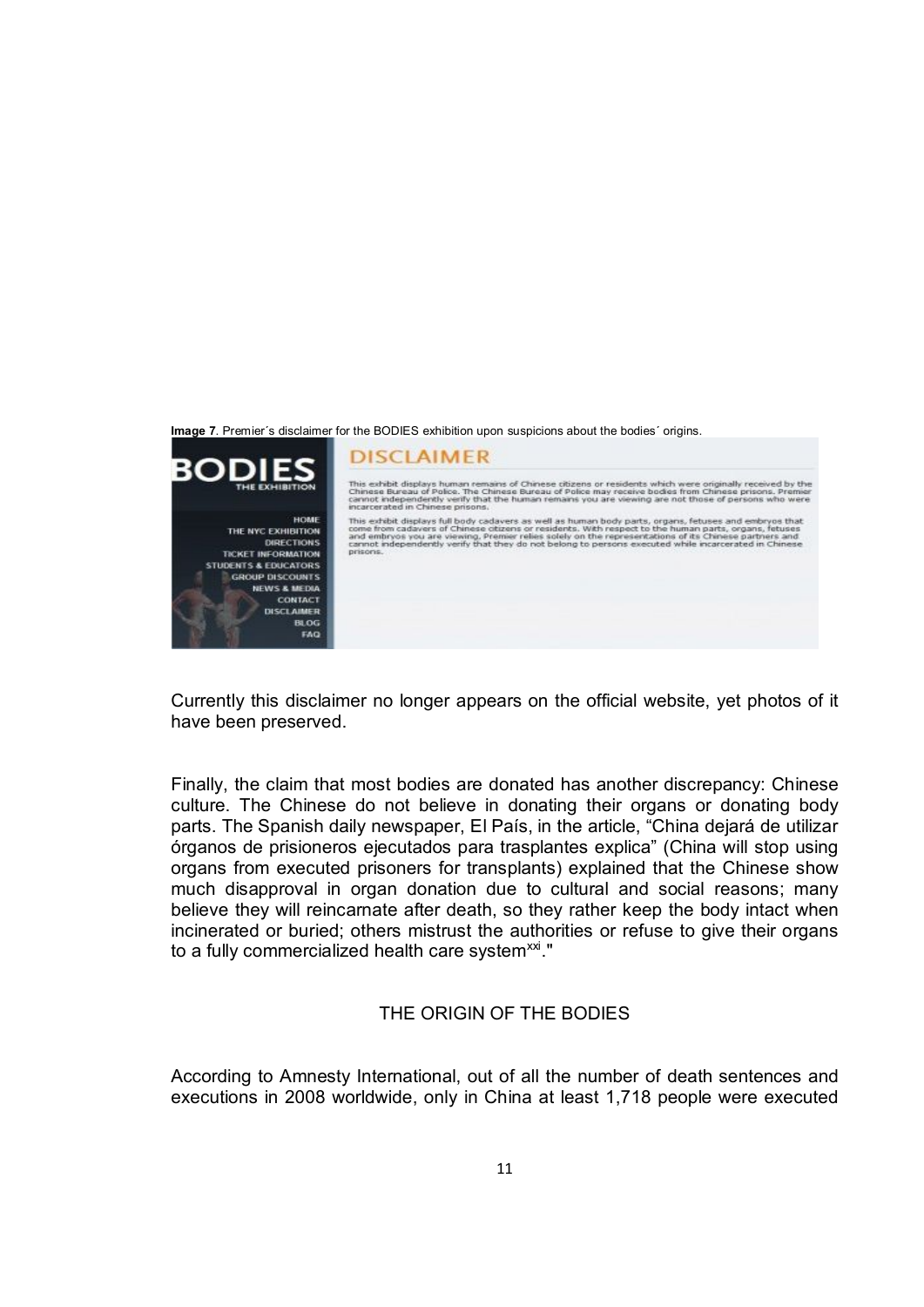and 7,003 were sentenced to death, yet these figures are estimates because actual figures could be undoubtedly higher<sup>xxii</sup>.

Moreover, the WOIPFG´s investigative report on the origin of the plastinated bodies in China reported that the "Autopsy Regulations", issued by the Ministry of Health on February 22, 1979 and ratified by the Ministry of Public Security, stipulates that if a human body is not claimed for at least 30 days it will be considered an "unclaimed body" and can be used for autopsy studies in medical schools. Medical schools must obtain permits from the appropriate agencies or from the Office of Public Safety to use the bodies<sup>xxiii</sup>.

In its report, Der Spiegel informed that some of the bodies used in Hagens' plastination factory had "bullet holes in the head," which suggests that they were bodies of executed prisoners<sup>xxiv</sup>.

However, this information only describes the context of the cadaver and not where the person came from. Prisoners in China are not only occupying state prisons, they are also found in labor camps, according to the article "A Plea From Chinese Labor Camp Also Reached Austria" from The Epoch Times newspaper<sup>xxv</sup>.



**Image 9.** Forced labor camp in Chaoyanggou, Changchun, now turned into a drug rehabilitation center. Photograph taken from The Epoch Times, 2013.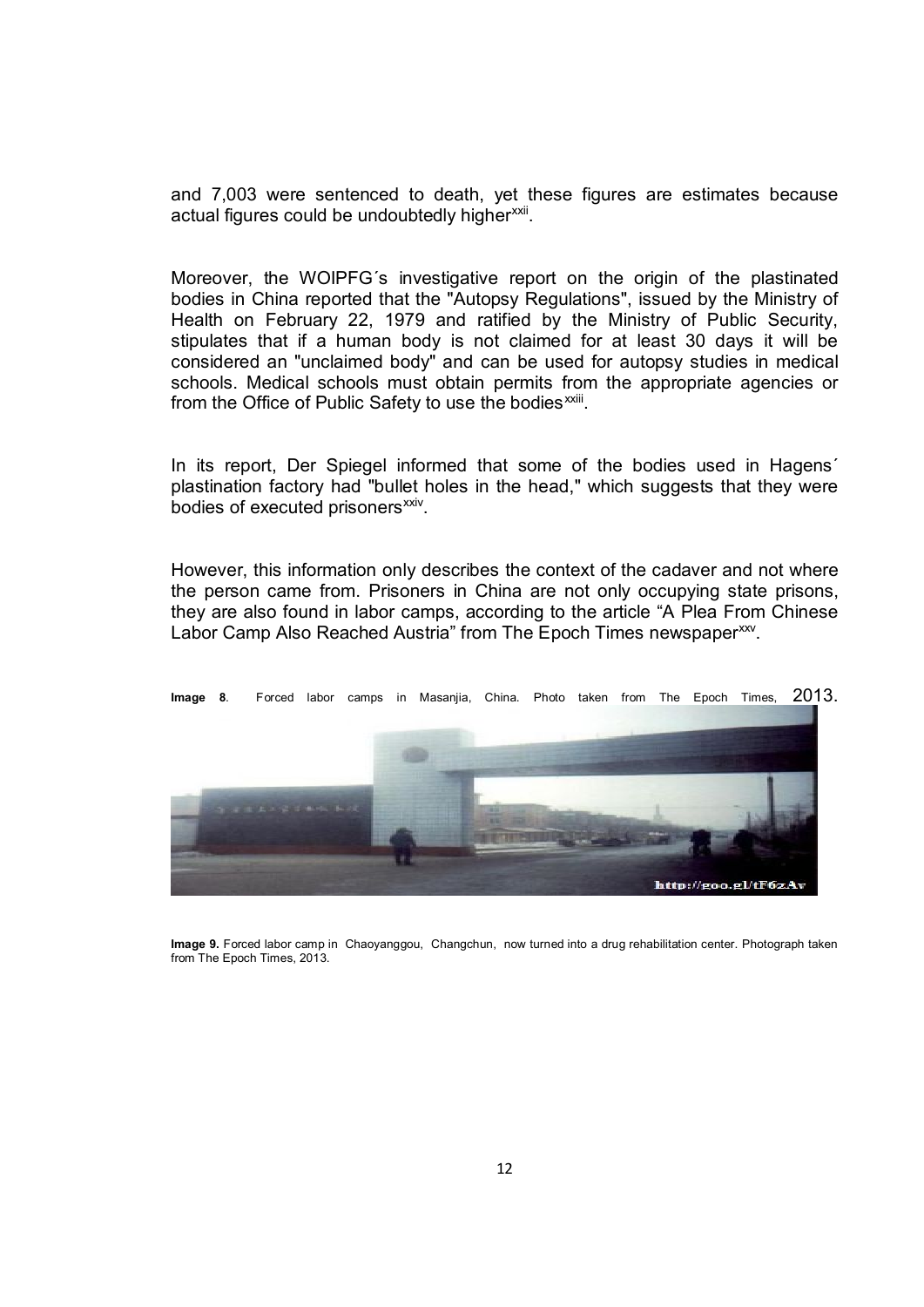

One hypothesis is that most of the bodies used for plastination were prisoners of conscience executed in China. In other words, they were imprisoned and physically restricted because of their political views, religious beliefs, ethnic origin, sex, color, language, national or social origin, property, birth, sexual orientation or other status, and never used violence or advocated<sup>xxvi</sup>.

The vast majority of prisoners, both in labor camps and in Chinese prisons, are prisoners of conscience. These include pro-democratic activists, human rights defenders , Falun Gong and Tibetans, Christians, and Uighurs<sup>xxvii</sup>.

On the other hand, the Human Rights report of 2009 from the U.S. State Department says that it is estimated that Falun Gong practitioners constitute at least half of the prisoners officially registered in Chinese labor camps<sup>xxviii</sup>.

David Kilgour and David Matas, Canadian human rights lawyers, say that many Falun Gong practitioners were never registered properly because they refused to give their names; many were imprisoned without trial<sup>xxix</sup>.

In their book on organ harvesting in the state of China, former Canadian Secretary of State for Asia- Pacific, David Kilgour, and Canadian human rights lawyer, David Matas, wrote, "To protect their families and avoid the hostility of the people in their locality, many detained Falun Gong declined to identify themselves. The result was a large Falun Gong prison population whose identities the authorities did not know. As well, no one who knew them knew where they were. Though this refusal to identify themselves was done for protection purposes, it may have had the opposite effect. It is easier to victimize a person whose whereabouts is unknown to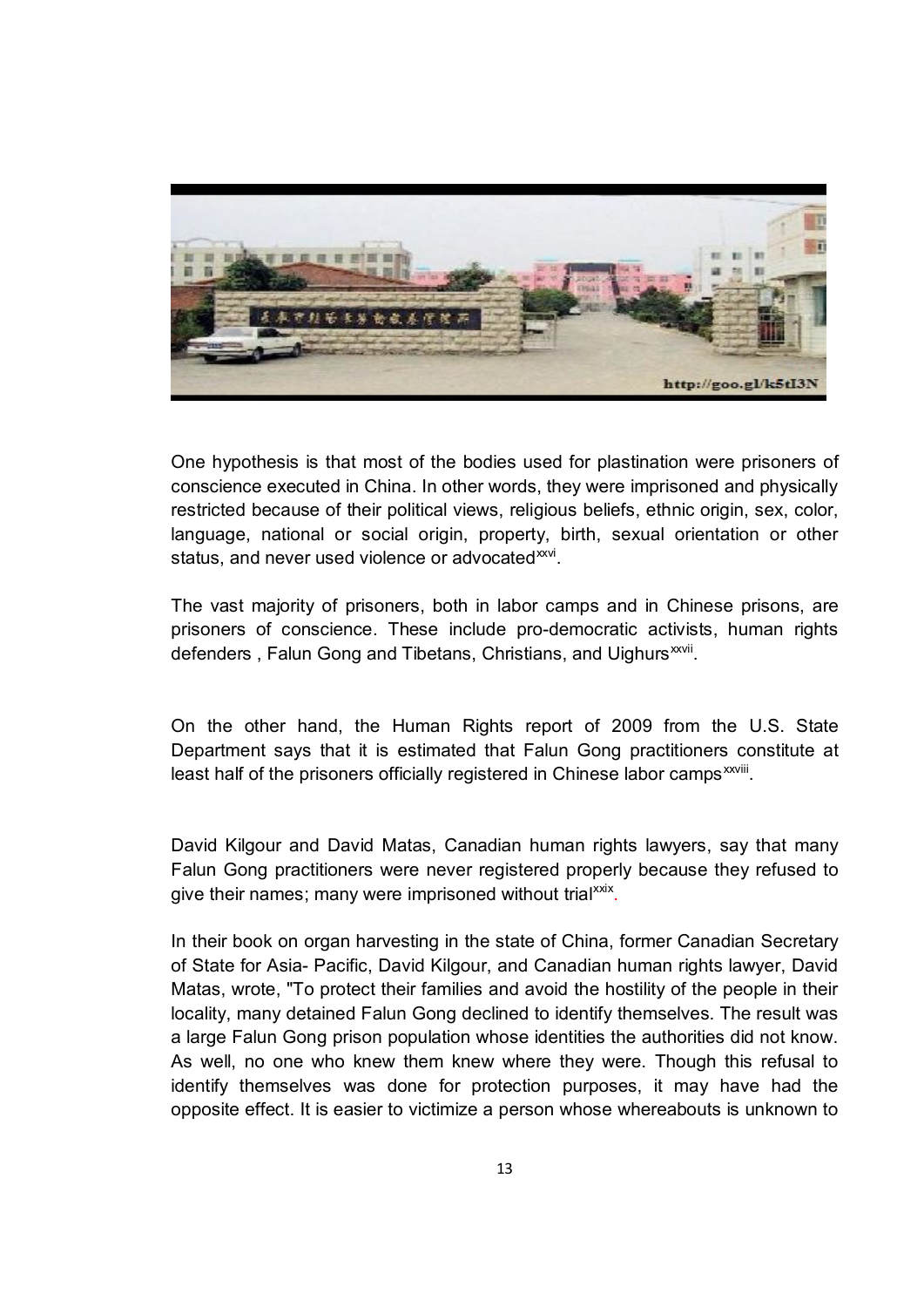family members than a person whose location the family knows. This population is a remarkably undefended group of people, even by Chinese standards<sup>xxix</sup>."



**Image 10**. Protests in Sydney, Australia against forced organ harvesting of Falun Gong practitioners in China, 2012.

According to human rights report, the ban on Falun Gong in China counts for at least half of the arrests of prisoners of conscience. The European Parliament, in its motion for a resolution on organ harvesting in China reported, "…in July 1999 the Chinese Communist Party launched an intensive nationwide wave of persecution, designed to eradicate the spiritual practice of Falun Gong and leading to the arrest and detention of hundreds of thousands of Falun Gong practitioners<sup>xxx</sup>."

#### THE BO XILAI AND GU KAILAI CASE

Bo Xilai was the governor of the province where the city of Dalian is located and where the factories of plastination have been established. An article in The Epoch Times reported that according to a source who is familiarized with the matter said Bo Xilai and Gu Kailai supplied the factories with Falun Gong practitioners´ bodies<sup>xxxi</sup>. . The Epoch Times has no information on whether Hagens or his employees knew if they received bodies of Falun Gong practitioners<sup>xxxi</sup>.

**Imagen 11 y 12**. Left side: Bo Xilai with his wife con su Gu Kalai. Right side: Bo Xilai condemned for life for corruption, 2013.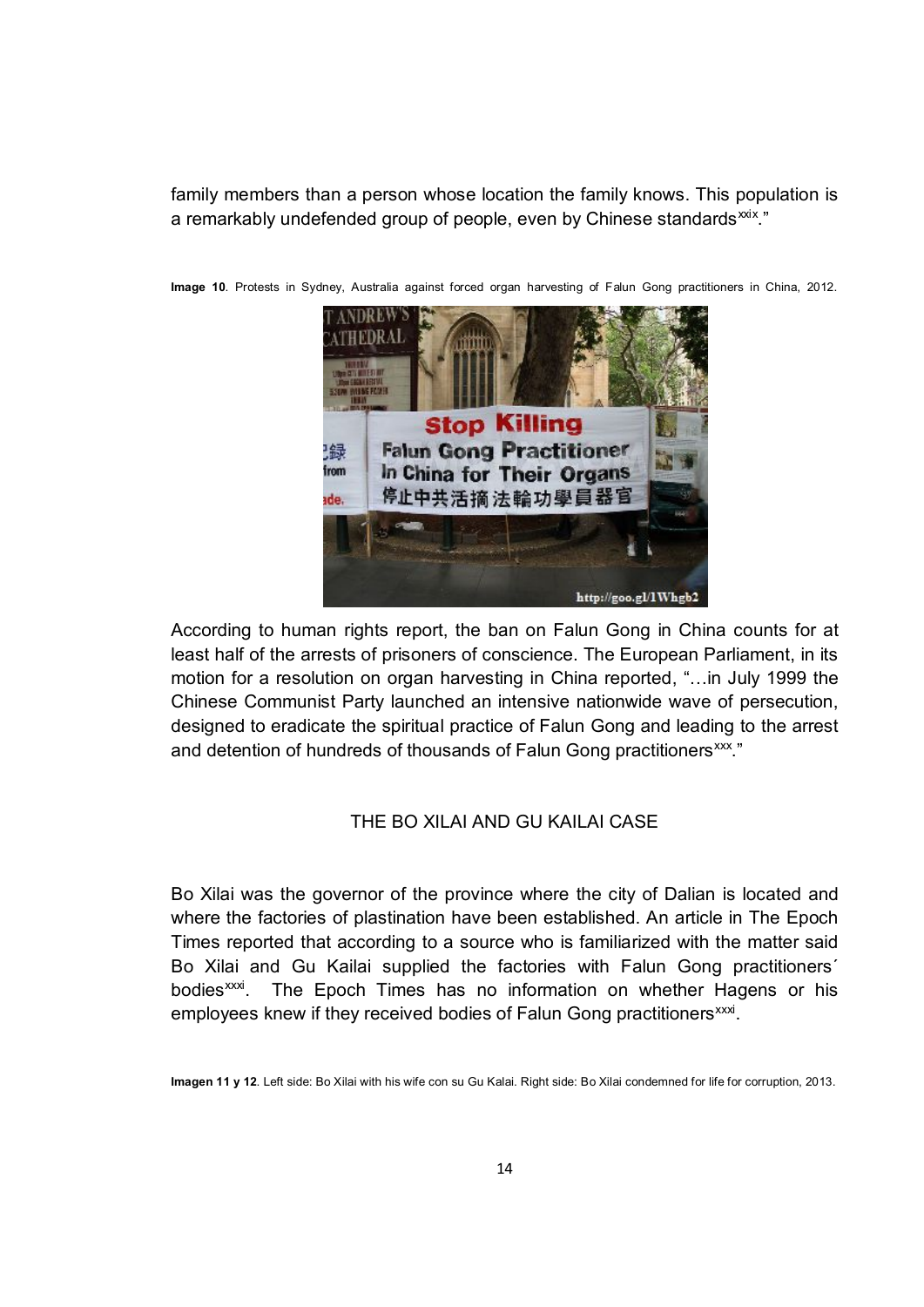

Additionally, in the article called "Nuevas pruebas involucran a Gu Kailai en la venta de cadáveres de prisioneros " (New evidence involves Gu Kailai in selling corpses of prisoners) reported that one source told The Epoch Times that Gu benefitted from the plastinated bodies while her husband was mayor of Dalian<sup>xxxii</sup>. The source also added that in 2012, "Bo was stripped of his position as a member of the Communist Party and accused of corruption and nepotism<sup>xxxii</sup>."

The article published in 2004 by Der Spiegel published in 2004, mentioned before, also stated that around Hagens´ factory in Dalian there were three forced labor camps and prisons; these were the " Provincial Jail Number 3 " and "Reeducational camp through labor (in Dalian), and the famous "Yaojia Detention Center (Dalian)" where political prisoners have been detained xxxiii.

Bo took the lead in building and expanding prisons and labor camps on a large scale in the province of Liaoning, including: Dalian Prison, Nanguanling Prison, Jinzhou Prison, Wafangdian Prison, Zhoushuizi labor camp, and Yaojia Detention Center<sup>xxxiv</sup>. Bo also expanded the Masanija labor camp in Shenyang City, making it the largest prison in China, as stated in The Epoch Times<sup>xxxiv</sup>.

In August 2012 The Epoch Times said that Gu had found that there were two ways of making money from detained practitioners: organs could be removed and used for transplants in hospitals in Liaoning, and bodies could be sold to plastination factories<sup>xxxv</sup>.

Former governor Bo Xilai was tried for crimes against humanity in more than ten countries, according to The Epoch Times<sup>xxxvi</sup>.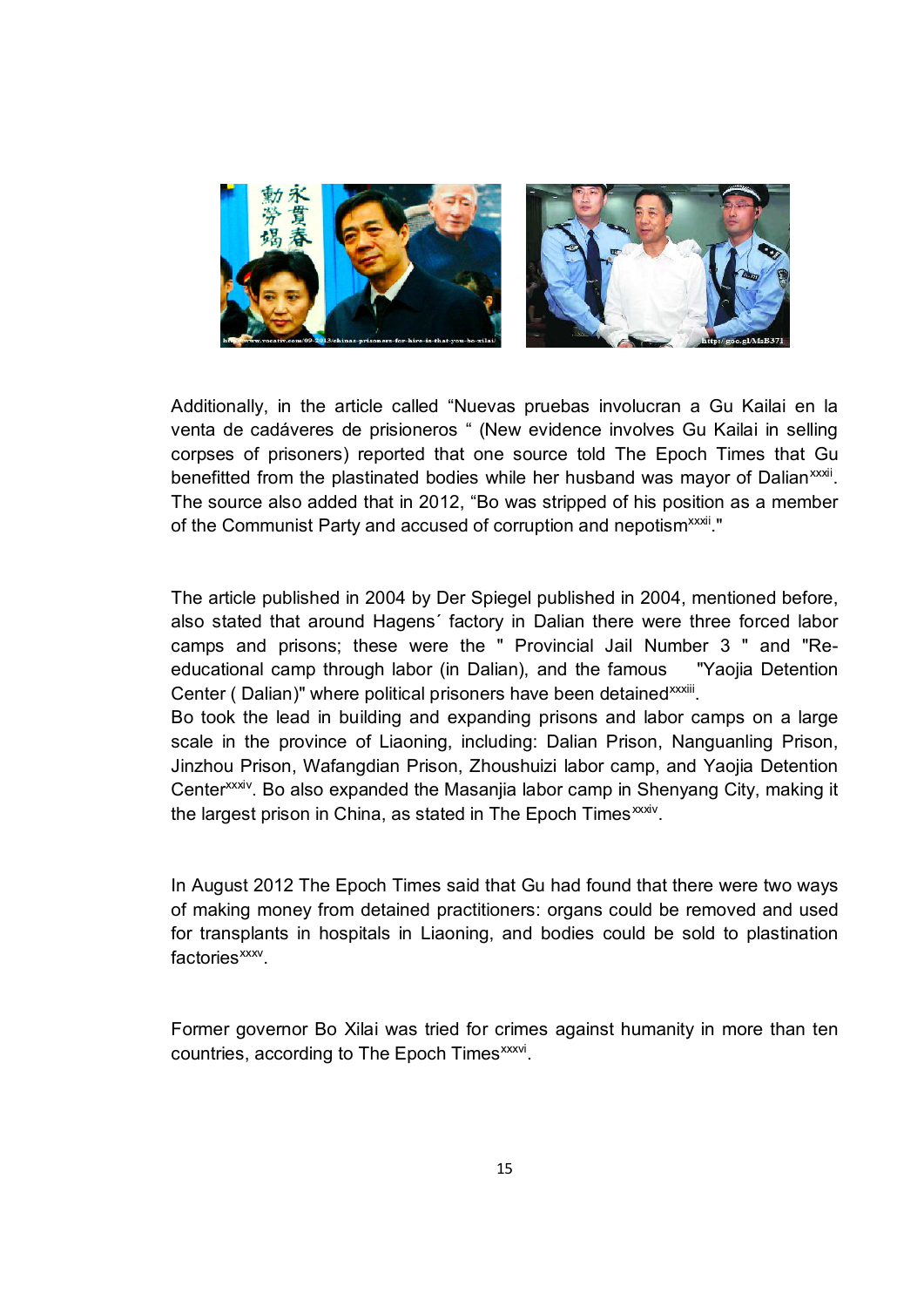#### INFORMED CONSENT

To try to prevent more horrific acts that were experienced in the twentieth century against humanity for the benefit of scientific knowledge, in 1948 the Universal Declaration of Human Rights, in 1964 the Declaration of Helsinki, and in 2002 the Guidelines International Ethical for Biomedical Research have been created. Based on these documents, all medical and scientific research must ensure the integrity and dignity of every human being.

For purposes of this article, only some key points of these documents will be mentioned- things that the plastination industry ignored. For example, articles 18 and 19 of the Universal Declaration of Human Rights proclaim the right to freedom of consciousness, freedom of opinion, thought and or belief and the right to be informed, respectively<sup>xxxvii</sup>. The cadavers from prisoners of conscience apparently were victims of a violation against these two articles.

In the Declaration of Helsinki informed consent is a duty that was not fully met with the donors for plastination because the corpses came from executed prisoners, nothing assures that the imprisoned individual voluntarily donated his or her body or understood the conditions their bodies would be used after death; that even the researchers and scientists of the project had a clear ethical basis, or that they had the consent to manipulate subject's information<sup>xxxviii</sup>.

Finally, the International Ethical Guidelines for Biomedical Research states that all research should be governed under three principles: respect for persons, beneficence and justice. These principles state that everyone has the right to autonomy or protecting himself or herself from harm and abuse, all research should work towards the welfare of the subjects that are part of the investigation, and it is forbidden to inflict harm to the subject at any time of the research<sup>xxxix</sup>.

It also mentions that the sponsors of the research are equally responsible as the scientists because both must ensure the rights of the subject be abided by the laws of ethics, and must meet the requirements according to the host country<sup>xl</sup>.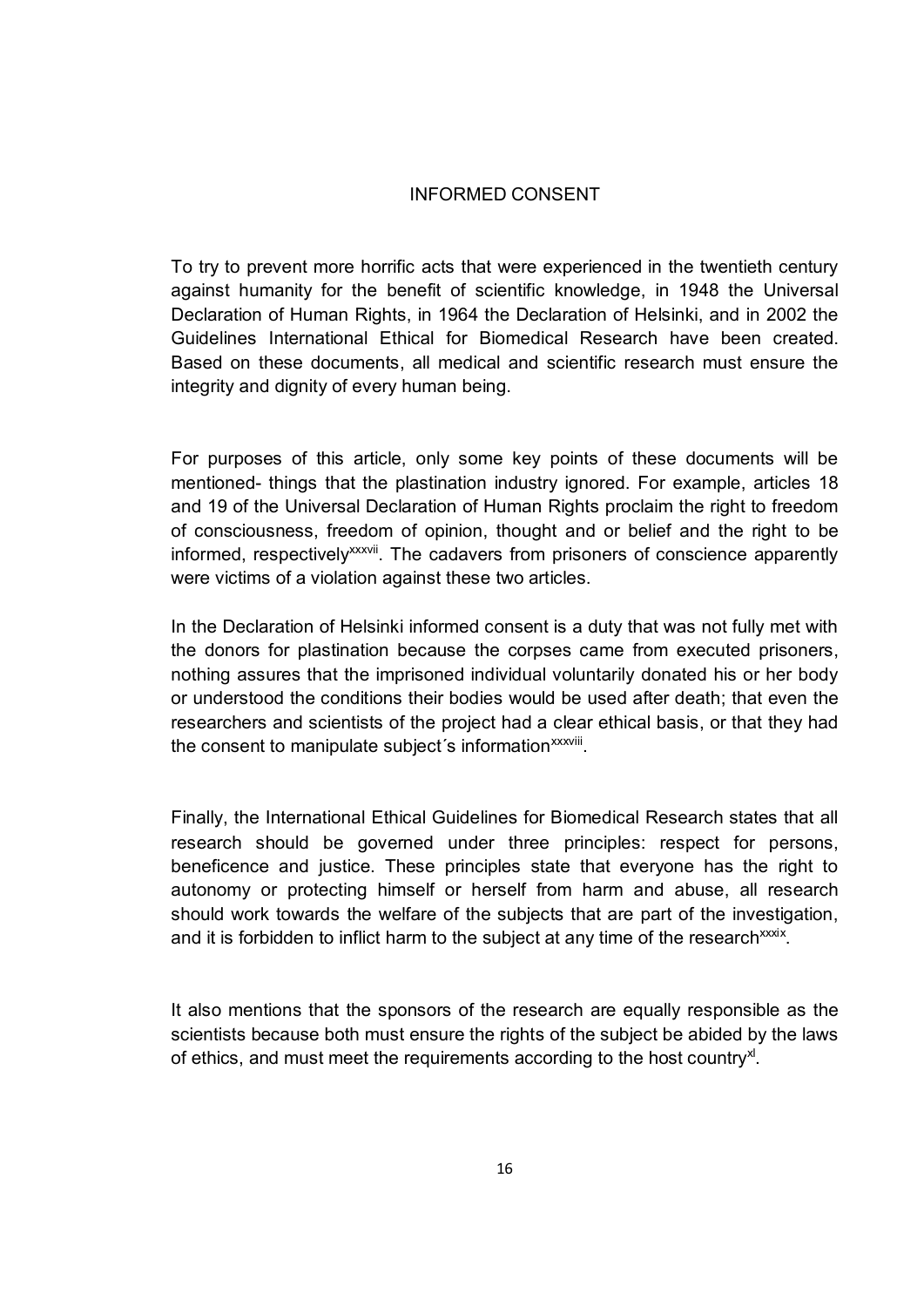# **CONCLUSION**

The compilation of information that mentioned the origin of plastinated bodies suggests that they have a past of human dignity violation. Therefore, it is important to disseminate this information and allow the public to have a broader concept about the exhibitions and the industry of Plastination in China.

Thus, all can be summarized as follows:

• Thousands of bodies have been plastinated for exhibitions and sold for educational purposes to medical schools worldwide.

• Most of these bodies belonged to Chinese residents, as stated by the official web pages of the exhibits.

• There are serious doubts about whether most of the bodies were donated directly and with informed consent for Plastination. Due to cultural and traditional reasons, the Chinese are unwilling to donate organs and body parts. Further statements by some of the owners of the first plastination's factories claim that it was difficult to get donated bodies.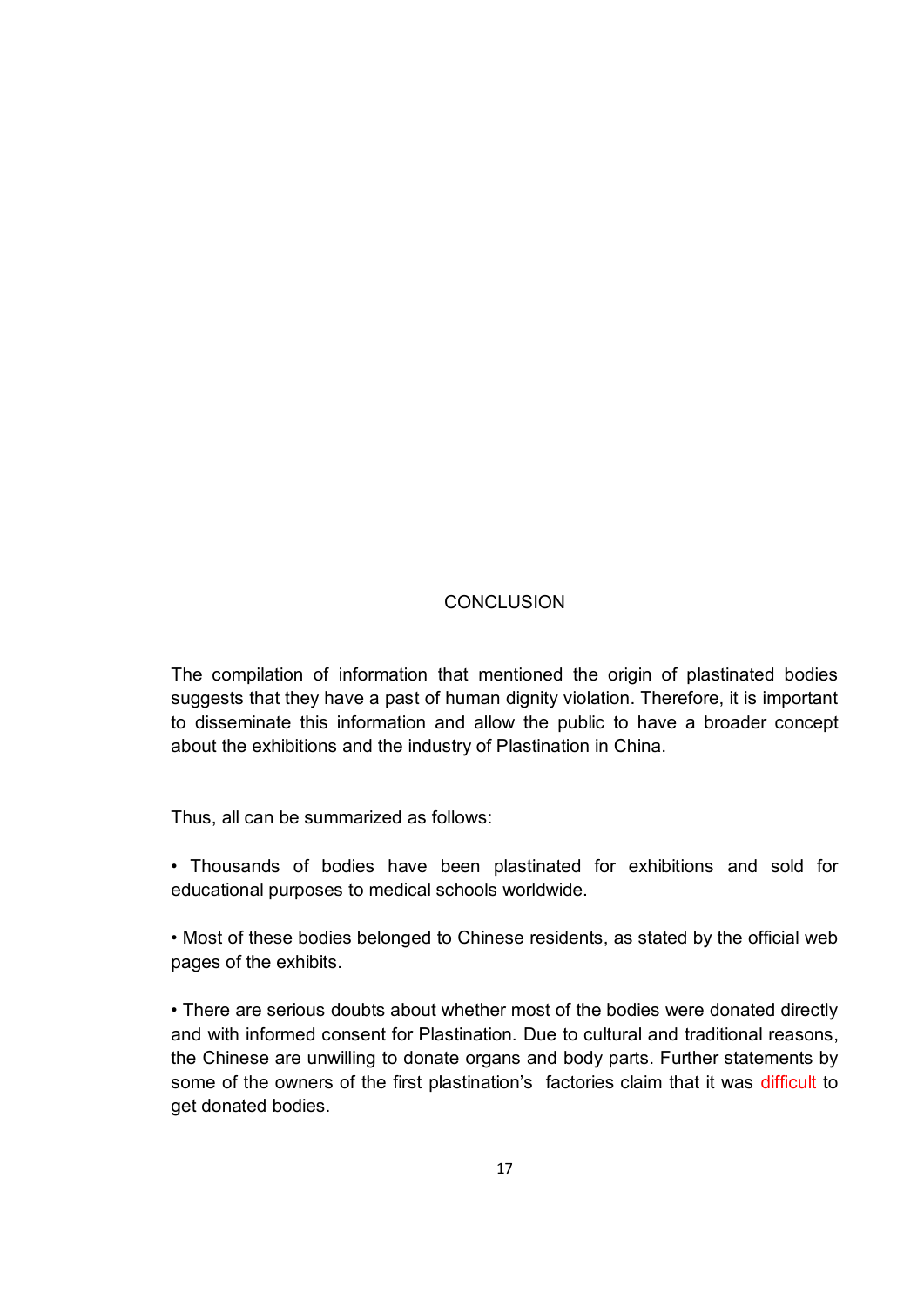• Since it appears that most of the bodies are not from voluntary donation, the remaining sources of cadavers are from unclaimed bodies or of executed prisoners in China.

• It is contradicting the fact that there would be an abundance of cadavers available for plastination seeing that 1) a body requires two days after death in order to start the process of plastination and 2) the rules of autopsy in China state that a body can be donated only within 30 days after his or her death .

• Evidence about organ harvesting from executed prisoners in China led the European Parliament to pass a resolution proposes a stop to these acts.

• The majority of prisoners of conscience in China are Tibetans, Falun Gong practitioners, and Uighurs (ethnic minority).

• Evidence suggests that Bo Xilai and Gu Kailai were involved in organ harvesting from imprisoned Falun Gong practitioners and selling their bodies to plastination factories.

• There are serious doubts whether an informed consent was in a pressure-free environment that meets international standards of medical research on human beings.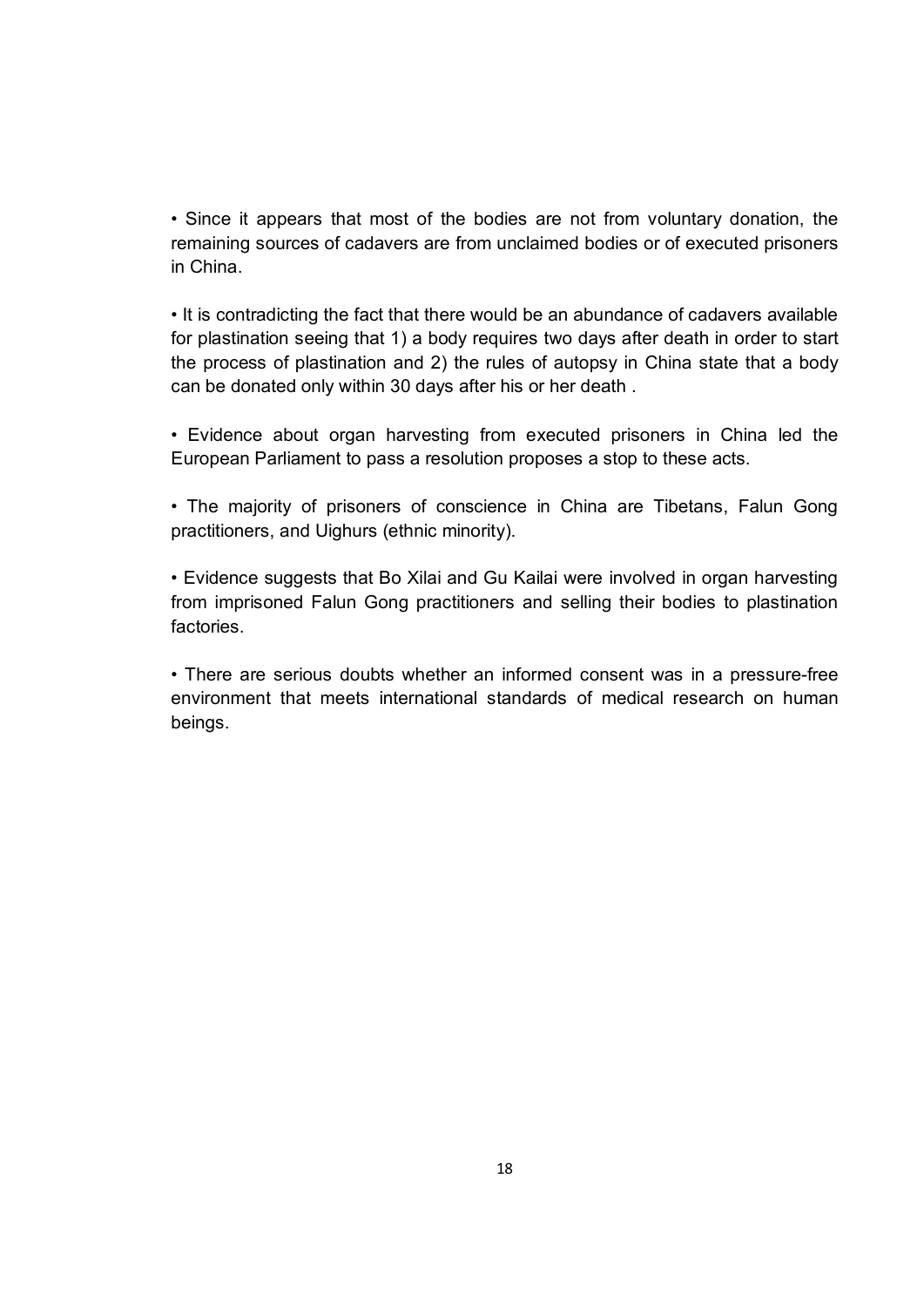# CITED WORKS

<sup>i</sup> Der Spiegel. Händler des Todes [Internet]. 2004 [cited 2013 Dec 18]. Available from: http://www.spiegel.de/spiegel/print/d-29725567.html

ii Our body: The universe within [Internet]. [cited 2013 Dec 18]. Available from: http://www.ourbodytheuniversewithin.net/news\_media.html

iii WOIPFG. An investigative report on the source of human cadavers used in the plastination industry in China. [Internet]. 2012. Available from: http://www.upholdjustice.org/sites/upholdjustice.org/files/record/2012/11/236- 236\_report.pdf

iv Parlamento Europeo. Propuesta de Resolución Común [Internet]. 2013. Available from: http://www.europarl.europa.eu/sides/getDoc.do?pubRef=- //EP//NONSGML+MOTION+P7-RC-2013-0562+0+DOC+PDF+V0//ES

 $V$  Matas, David & Kilgour D. Bloody Harvest – Revised Report into Allegations of Organ Harvesting of Falun Gong Practitioners in China [Internet]. 2007. Available from: http://organharvestinvestigation.net/report0701/report20070131-eng.pdf

vi WOIPFG. An investigative report on the source of human cadavers used in the plastination industry in China. [Internet]. 2012. Available from: http://www.upholdjustice.org/sites/upholdjustice.org/files/record/2012/11/236- 236\_report.pdf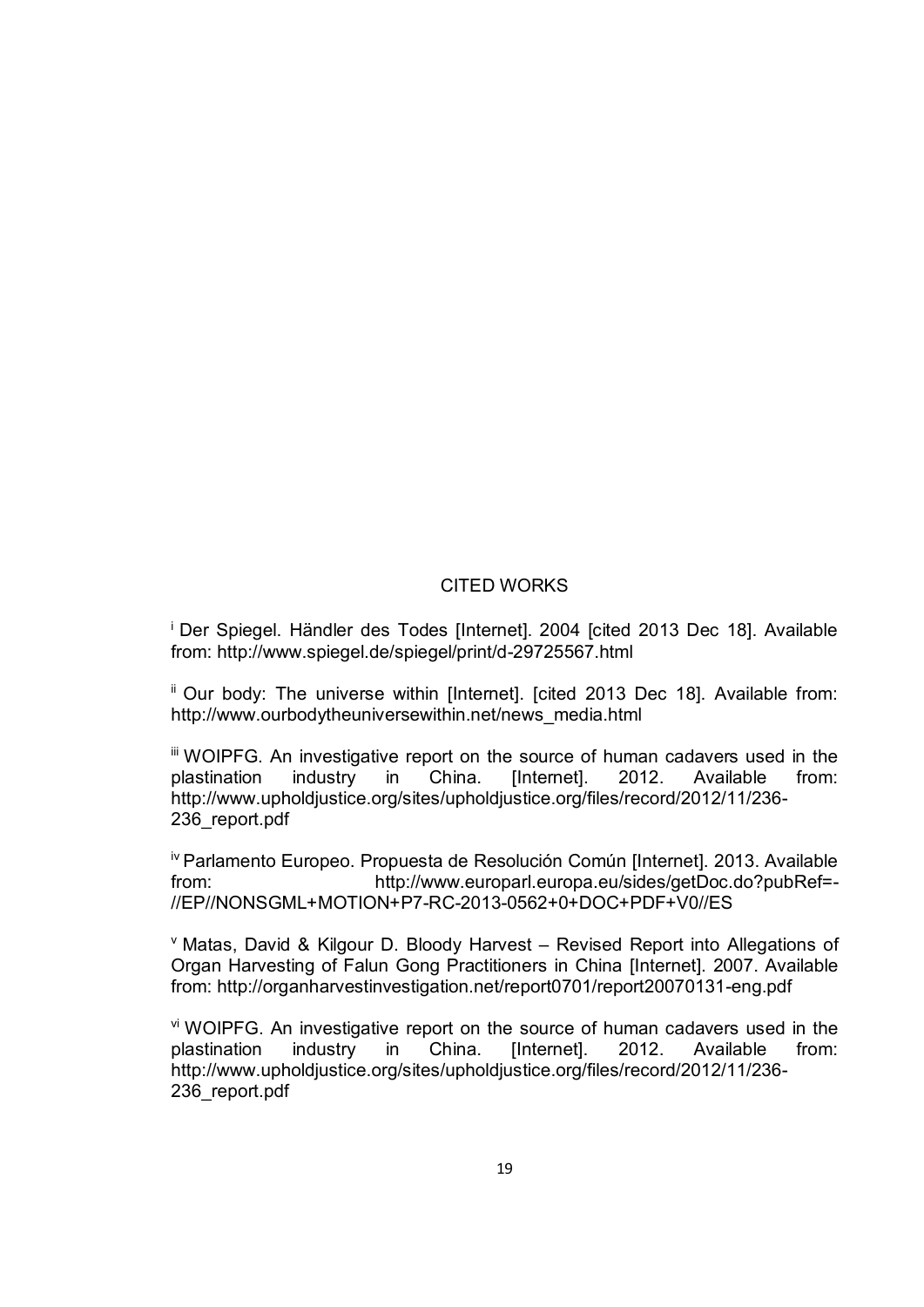vii Vonhagens - Plastination. Preservation by Plastination. 2013. Available from: http://www.vonhagens-plastination.com/es/todo-translate-method-plastination

viii Arias López LA. Exploración de la técnica de plastinación en la preparación de modelos anatómicos como material docente para la enseñanza de la Morfología Humana en la Universidad Nacional de Colombia, Sede Bogotá [Internet]. 2012. Available from: http://www.bdigital.unal.edu.co/8938/1/05599078.2012.pdf (Accessed: 2013 Dec 25)

ix WOIPFG. An investigative report on the source of human cadavers used in the plastination industry in China. [Internet]. 2012. Available from: http://www.upholdjustice.org/sites/upholdjustice.org/files/record/2012/11/236- 236\_report.pdf

<sup>x</sup> Barboza D. China Turns Out Mummified Bodies for Displays. New York Times [Internet]. 2006; Available from: http://www.nytimes.com/2006/08/08/business/worldbusiness/08bodies.html?pagew anted=all&\_r=1&

xi WOIPFG. An investigative report on the source of human cadavers used in the plastination industry in China. [Internet]. 2012. Available from: http://www.upholdjustice.org/sites/upholdjustice.org/files/record/2012/11/236- 236\_report.pdf

xii Barboza D. China Turns Out Mummified Bodies for Displays. New York Times [Internet]. 2006; Available from: http://www.nytimes.com/2006/08/08/business/worldbusiness/08bodies.html?pagew anted=all&\_r=1&

xiii WOIPFG. An investigative report on the source of human cadavers used in the plastination industry in China. [Internet]. 2012. Available from: http://www.upholdjustice.org/sites/upholdjustice.org/files/record/2012/11/236- 236\_report.pdf

 $x$ <sup>iv</sup> Our body: The universe within [Internet]. [cited 2013 Dec 18]. Available from: http://www.ourbodytheuniversewithin.net/news\_media.html

 $xv$  Our body: The universe within [Internet]. [cited 2013 Dec 18]. Available from: http://www.ourbodytheuniversewithin.net/news\_media.html

xvi Our body: The universe within [Internet]. [cited 2013 Dec 18]. Available from: http://www.ourbodytheuniversewithin.net/news\_media.html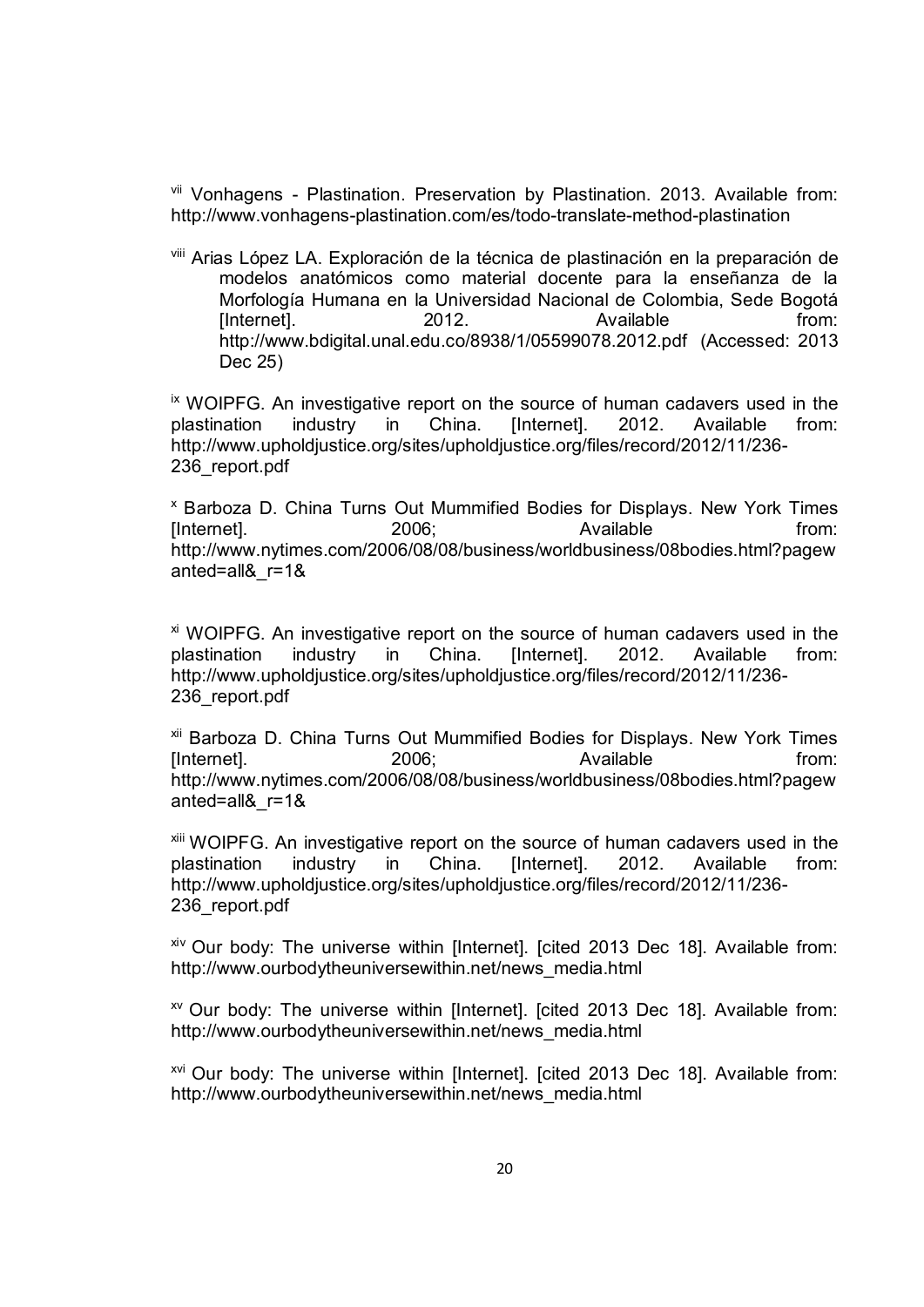xvii WOIPFG. An investigative report on the source of human cadavers used in the plastination industry in China. [Internet]. 2012. Available from: http://www.upholdjustice.org/sites/upholdjustice.org/files/record/2012/11/236- 236\_report.pdf

xviii WOIPFG. An investigative report on the source of human cadavers used in the plastination industry in China. [Internet]. 2012. Available from: http://www.upholdjustice.org/sites/upholdjustice.org/files/record/2012/11/236- 236\_report.pdf

xix Gregory S. Desbordante actividad en Internet de China sobre el origen de los cuerpos plastinados. La Gran Época [Internet]. 2012; Available from: http://www.lagranepoca.com/25342-desbordante-actividad-internet-china-origencuerpos-plastinados

xx Reinoso J. China dejará de utilizar órganos de prisioneros ejecutados para transplantes. El País [Internet]. 2013; Available from: http://sociedad.elpais.com/sociedad/2013/08/15/actualidad/1376576980\_231894.ht ml

xxi Amnistía Internacional. Asia en cifras: El caso de China. 2013; Available from: http://www.es.amnesty.org/exposiciones-virtuales/pena-de-muerte/asia-en-cifrasel-caso-de-china/? sword list[]=china&no\_cache=1

xxii WOIPFG. An investigative report on the source of human cadavers used in the plastination industry in China. [Internet]. 2012. Available from: http://www.upholdjustice.org/sites/upholdjustice.org/files/record/2012/11/236- 236\_report.pdf

xxiii Der Spiegel. Händler des Todes [Internet]. 2004 [cited 2013 Dec 18]. Available from: http://www.spiegel.de/spiegel/print/d-29725567.html

<sup>xxiv</sup> Zitan G. Súplica de campo de trabajo forzado chino también llegó a Austria. La Gran Época [Internet]. 2013; Available from: http://www.lagranepoca.com/26764 suplica-campo-trabajo-forzado-chino-tambien-llego-austria

xxv Amnistía Internacional. ¿Quiénes son? Presos de conciencia: Amnistía Internacional España - Derechos Humanos [Internet]. 2013. Available from: http://www.es.amnesty.org/temas/presos-de-conciencia/

xxvi Yuan C. Taiwan Passes Resolution to Support Chinese Prisoners of Conscience. Epoch Times, English Ed. [Internet]. 2012; Available from: http://www.theepochtimes.com/n2/china-news/taiwan-passes-resolution-tosupport-chinese-prisoners-of-conscience-324529.html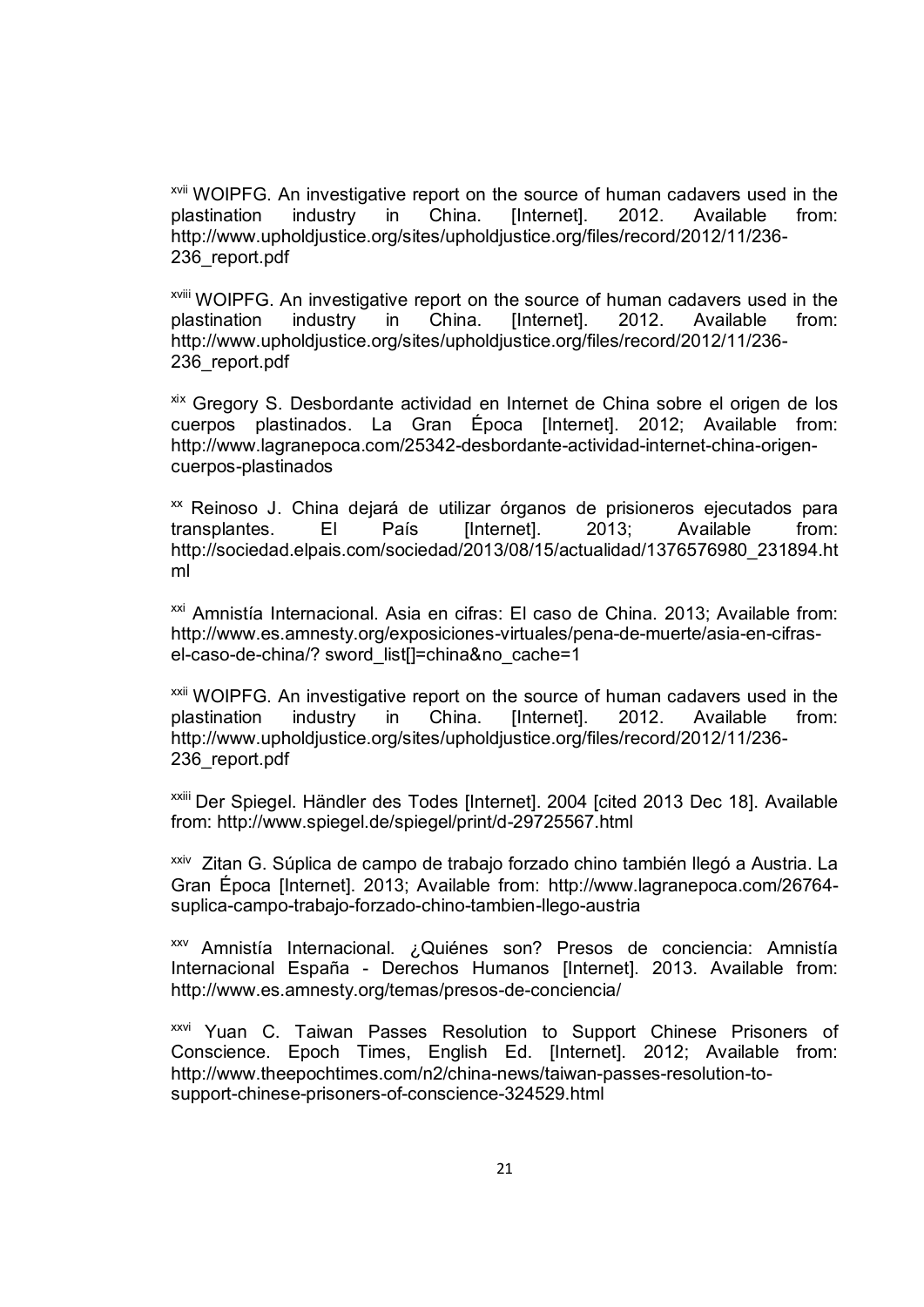xxvii NTDTV Spanish. ¿Usaron prisioneros de conciencia las empresas chinas de plastinación de cuerpos? [Internet]. 2012. Available from: http://www.youtube.com/watch?v=pP-IoKnQgHM

<sup>xxviii</sup> Matas, David & Kilgour D. Bloody Harvest – Revised Report into Allegations of Organ Harvesting of Falun Gong Practitioners in China [Internet]. 2007. Available from: http://organharvestinvestigation.net/report0701/report20070131-eng.pdf

xxix Parlamento Europeo. Propuesta de Resolución Común [Internet]. 2013. Available from: http://www.europarl.europa.eu/sides/getDoc.do?pubRef=- //EP//NONSGML+MOTION+P7-RC-2013-0562+0+DOC+PDF+V0//ES

xxx Hua, Wen & Ming H. Cómo Jiang Zemin incentivó las atrocidades de Bo Xilai (Parte II). La Gran Época [Internet]. 2012; Available from: http://www.lagranepoca.com/25983-como-jiang-zemin-incentivo-atrocidades-boxilai-parte-ii

xxxi Der Spiegel. Händler des Todes [Internet]. 2004 [cited 2013 Dec 18]. Available from: http://www.spiegel.de/spiegel/print/d-29725567.html

xxxii Wen, H. (n.d.). Cómo se enriqueció Gu Kailai con la persecución a Falun Gong | lagranepoca.com. Retrieved from http://www.lagranepoca.com/25322-como-seenriquecio-gu-kailai-persecucion-falun-gong

xxxiii Wen, H. (n.d.). Cómo se enriqueció Gu Kailai con la persecución a Falun Gong | lagranepoca.com. Retrieved from http://www.lagranepoca.com/25322-como-seenriquecio-gu-kailai-persecucion-falun-gong

xxxiv Robertson, Matthew Chen, L. (n.d.). Concluyó el juicio contra Bo Xilai | lagranepoca.com. Retrieved from http://www.lagranepoca.com/29200-concluyojuicio-contra-bo-xilai

xxxv United Nations Human Rights. Universal Declaration of Human Rights [Internet]. 2013. Available from: http://www.ohchr.org/EN/UDHR/Pages/Language.aspx?LangID=spn

xxxvi WMA. WMA Declaration of Helsinki - Ethical Principle for Medical Research Involving Human Subjects [Internet]. 2013. Available from: http://www.wma.net/en/30publications/10policies/b3/

xxxvii CIOMS & WHO. International Ethical Guidelines for Biomedical Research Involving Human Subjects [Internet]. 2002. Available from: http://www.cioms.ch/publications/layout\_guide2002.pdf